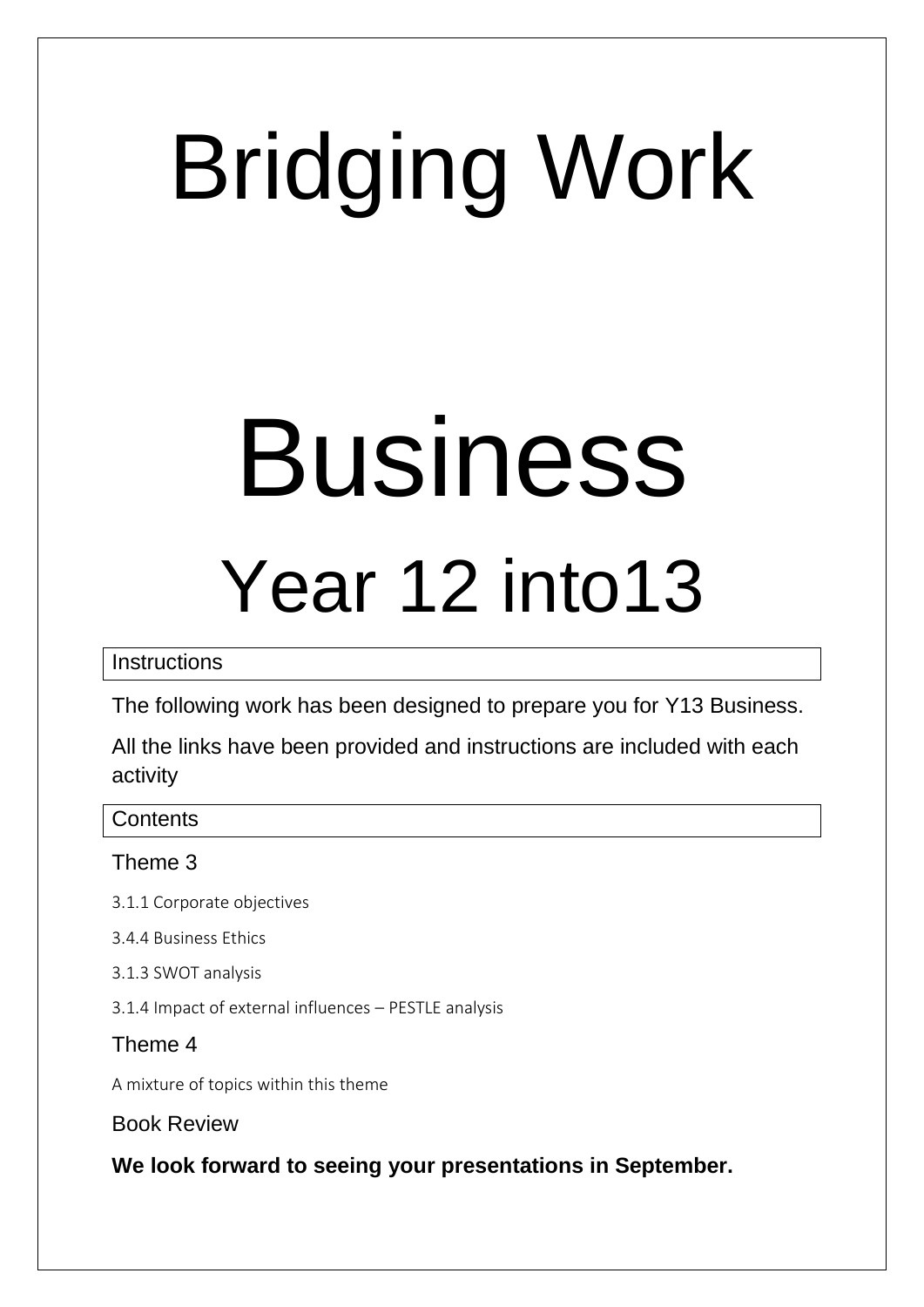This activity requires a lot of research. The topics for theme 3 that this activity will prepare you for are:

- 3.1.1 Corporate objectives
- 3.4.4 Business Ethics
- 3.1.3 SWOT analysis
- 3.1.4 Impact of external influences PESTLE analysis

Look at the list below and find the Business you have been given to research for this task.

| <b>Name</b>  | <b>Business</b>        |
|--------------|------------------------|
| Rhaman       | John Lewis             |
| Rinor        | <b>Netflix</b>         |
| Aliraza      | <b>BMW</b>             |
| Krishan      | Kelloggs (Cereal)      |
| Shanae       | Disney                 |
| Shivani      | <b>Hotel Chocolate</b> |
| Vishali      | <b>Tropic Skincare</b> |
| <b>Habil</b> | <b>McDonalds</b>       |
| Yung-Chau    | <b>Starbucks</b>       |
| Samsoor      | Adidas                 |
| Odelia       | <b>Nestle</b>          |
| Jenna        | Amazon                 |
| Ghanshyam    | Nintendo               |
| Serena       | <b>Body Shop</b>       |
| Aqil         | Coca Cola              |
| Shriman      | JD Sports              |
| Kiishal      | Samsung                |
| Alexia       | Lush                   |
| Hussein      | Pepsi                  |
| Zakeer       | Apple                  |
| Varun        | Sky                    |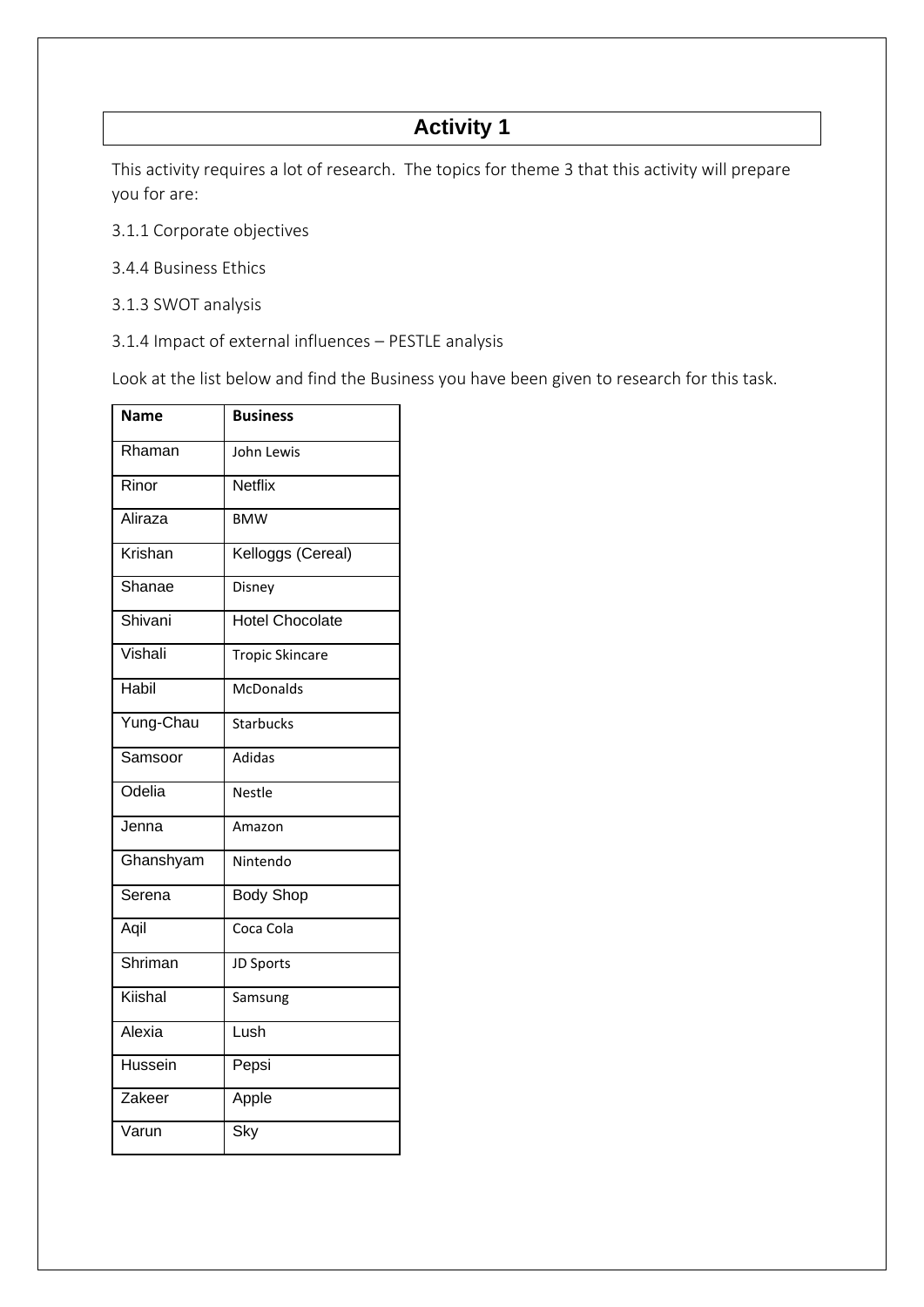You need to create a PowerPoint about your Business. Suggested slide titles would be as follows:

- Slide 1 Brief Introduction of your Business
- Slide 2 Corporate Objectives
- Slide 3 Mission Statement
- Slide 4 Business Ethics
- Slide 5 SWOT Analysis a general introduction into SWOT
- Slide 6 Strengths your business
- Slide 7 Weaknesses your businesses
- Slide 8 Opportunities your business
- Slide 9 Threats your business
- Slide 10 PESTLE a general introduction into PESTLE
- Slide 11 Political Your business
- Slide 13 Economic Your business
- Slide 14 Social Your business
- Slide 15 Technological Your business
- Slide 16 Legal Your business
- Slide 15 Environmental Your business

You will be marked on the research and content of your slideshow. The overall presentation and how engaging your slideshow is. You may include pictures, videos and any relevant information.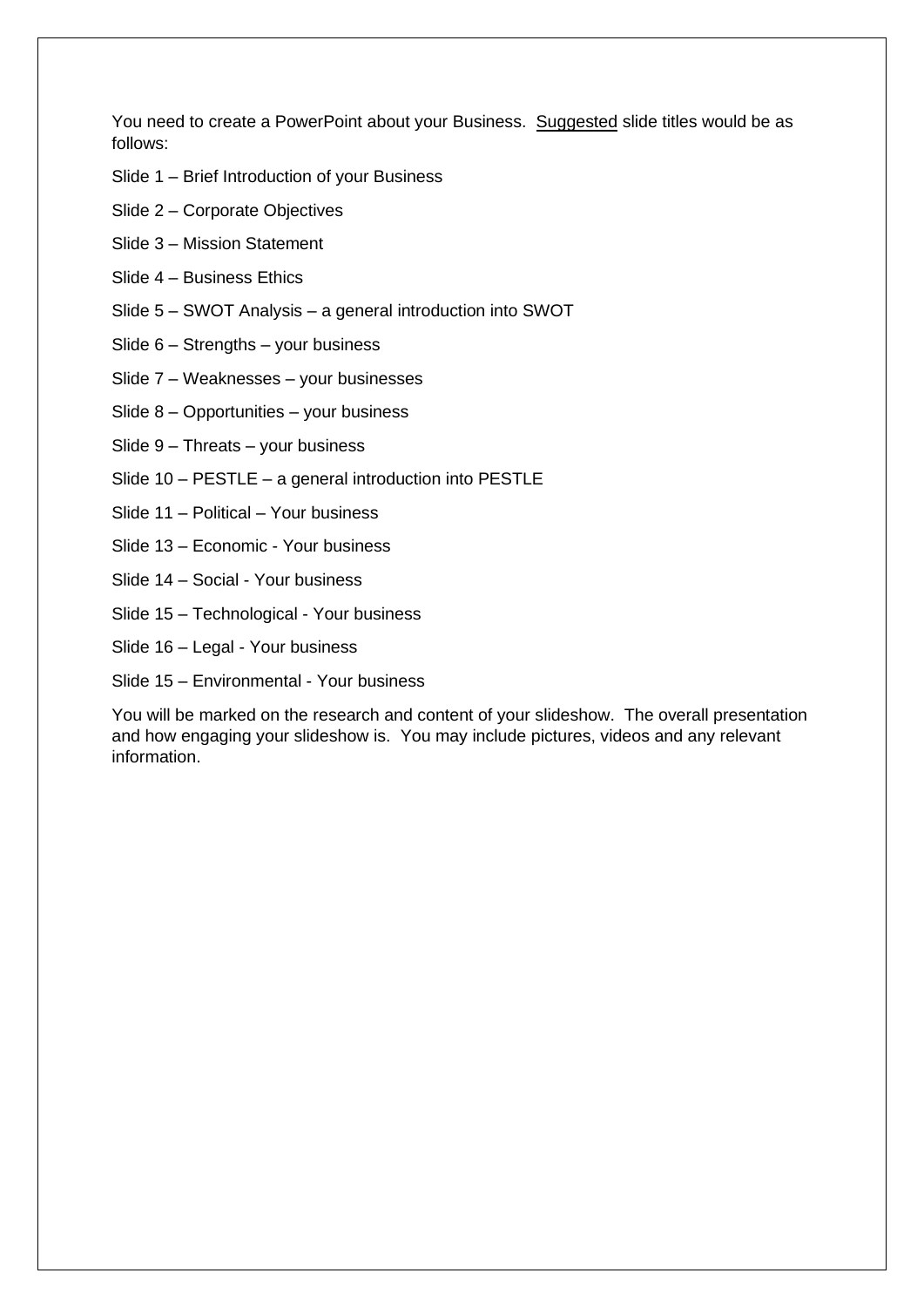Inside the factory – Cereal bars

A factory manufactures goods. It takes inputs and adds value to create an output.

- Write a definition of each of the underlined terms.
- Are factories part of the primary, secondary or tertiary sector? Explain your answer.

If you are not sure or want more information on business sectors watch the YouTube video below.

<https://www.youtube.com/watch?v=JJQOTGxqpyU>

This worksheet is based on the BBC programme Inside the factory.

Watch the programme as you complete the activities and questions that follow.

[https://www.bbc.co.uk/iplayer/episode/m000hy3b/inside-the-factory-series-5-10-cereal](https://www.bbc.co.uk/iplayer/episode/m000hy3b/inside-the-factory-series-5-10-cereal-bars?fbclid=IwAR1C1wtt04hnuvMBkFRJIxNEchvqKaowN6CLcuJzmcafgbzyYy50wGtTrUY)[bars?fbclid=IwAR1C1wtt04hnuvMBkFRJIxNEchvqKaowN6CLcuJzmcafgbzyYy50wGtTrUY](https://www.bbc.co.uk/iplayer/episode/m000hy3b/inside-the-factory-series-5-10-cereal-bars?fbclid=IwAR1C1wtt04hnuvMBkFRJIxNEchvqKaowN6CLcuJzmcafgbzyYy50wGtTrUY)

Pause after the introduction

- What evidence is there of the 4 factors of production?
	- 1. Land
	- 2. Labour
	- 3. Capital
	- 4. Enterprise

Pause after the first 15 minutes

- With the use of examples from the cereal factory, distinguish between fixed and variable costs.
- What evidence is there of a system of quality assurance?

If you want further information about quality assurance watch the YouTube video below.

<https://www.youtube.com/watch?v=RsfMiCR2Q3Y>

• Explain how the business makes use of technology.

Pause after minute 20.

• Where did the idea come from?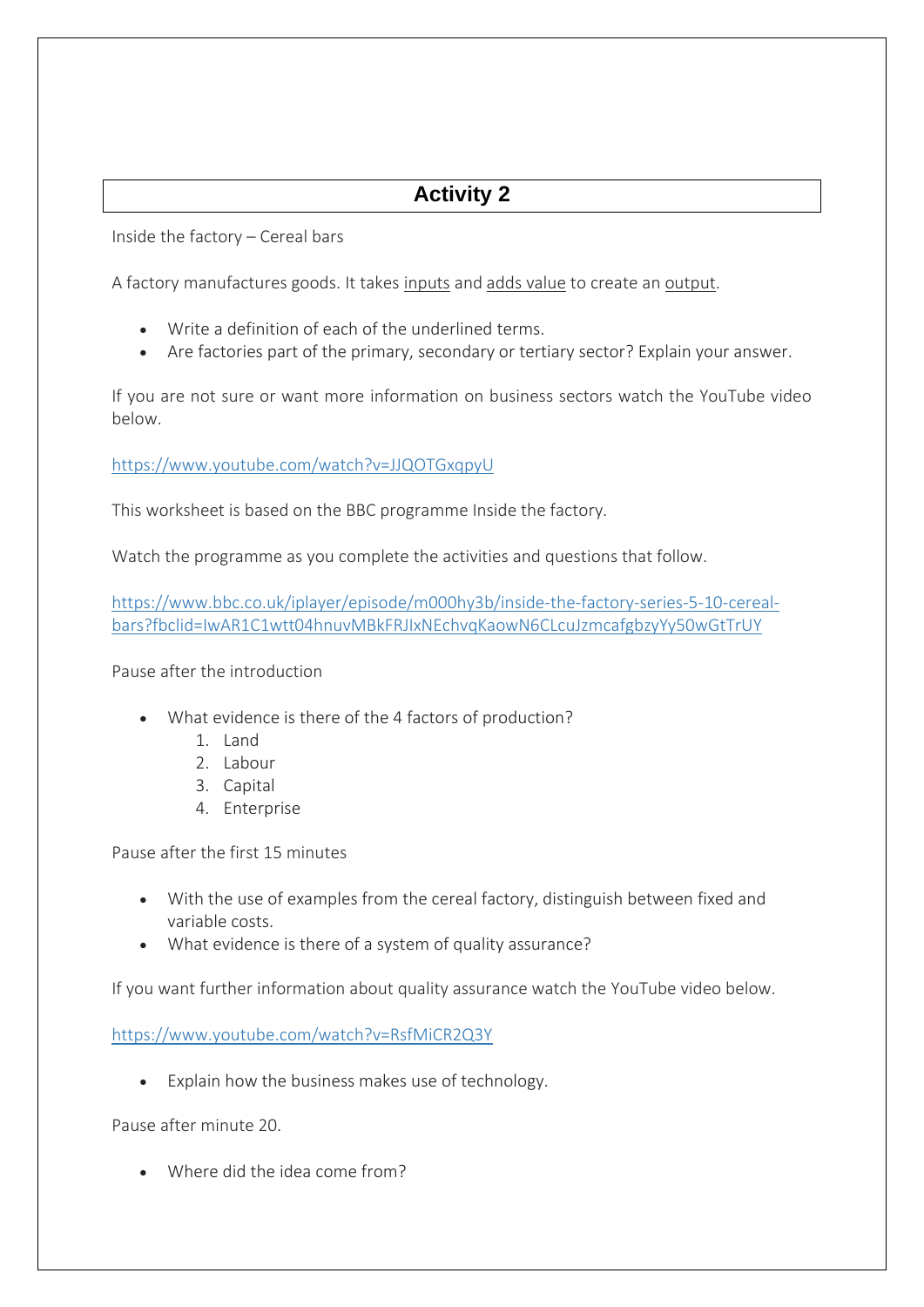- What factors contributed to the rapid growth?
- With the use of examples, explain what is meant by first mover advantage.



This is an image of the product being made in this video.

- Annotate the image to show what you think the ingredients are. Allocate a % or fraction to each ingredient to show how much it contributes to the final product.
- As you watch the remainder of the programme annotate your image, with the actual ingredients and quantities, using a different colour pen.
- Place the production method on the spectrum below. Justify your decision.

| intensive |  |
|-----------|--|

- How long did it take from the nuts arriving at the ingredients prep area to being loaded onto the vans as a finished product?
- Draw the process from tree to bar.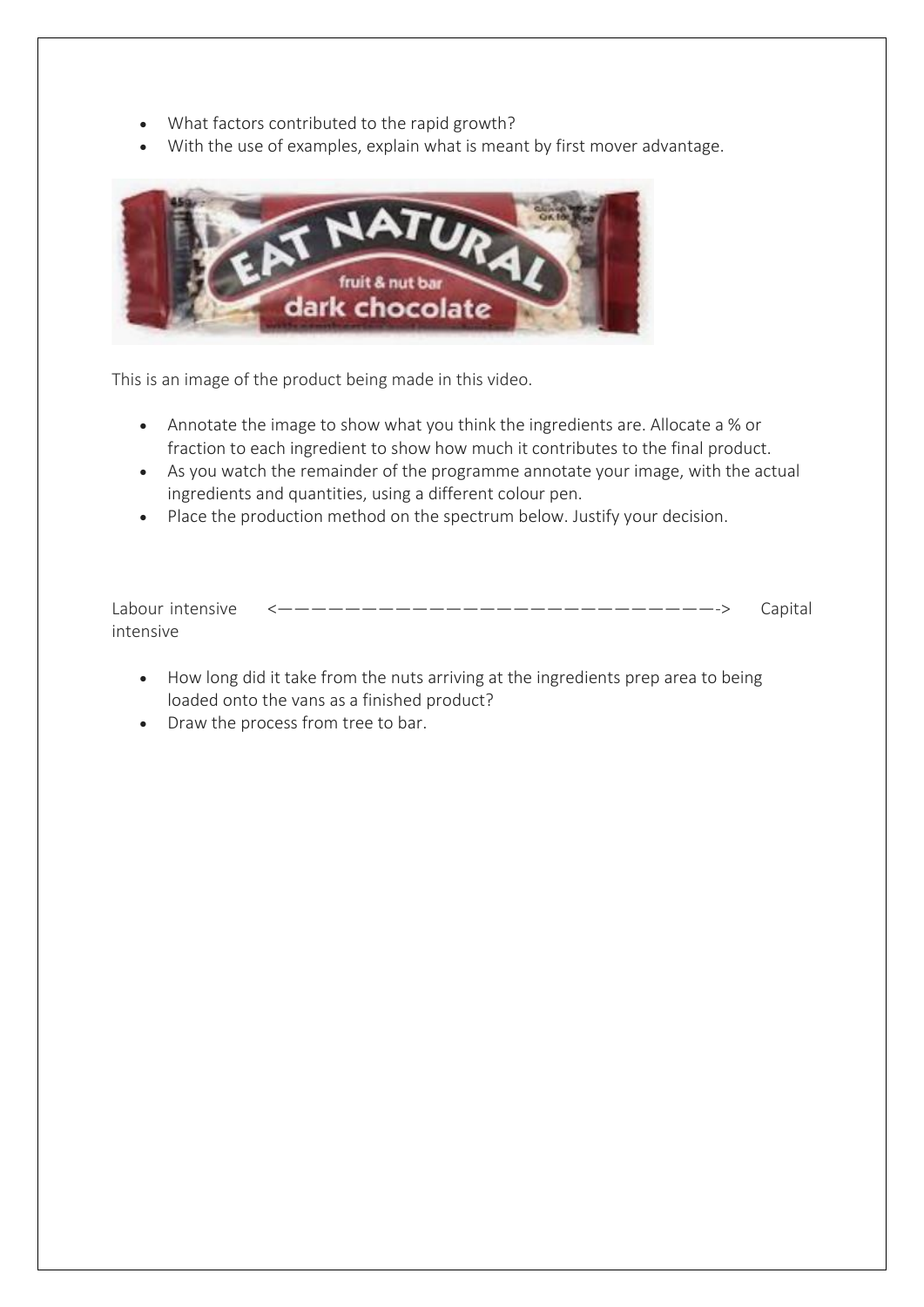How Much Do You Know About Rowntree's?

We try to encourage students to ask why? This entails looking for links between the activities of a business and the theory they learn in the classroom.

I liked this 15 question quiz on Rowntree's and have written a business question to go with each one. The old Rowntree's building is in the city of York. It is now owned by Nestle. Nearby is Joseph Rowntree Park which is part of the history of the city, sadly, much of the Nestle factory has been destroyed, with a lot of production relocated abroad. However, if you ever visit York you can still smell chocolate in the air!

Try the quiz, read the correct answers and additional comments. Excuse the few "risky" comments and answer the questions below.

<https://www.yorkmix.com/quiz-how-much-of-a-rowntrees-expert-are-you/>

- 1. Why do you think the business has survived so long?
- 2. Why would Rowntree's have wanted to takeover this business?
- 3. Why do all 4 of these products have a long product life cycle?
- 4. Evaluate how effective you think the advert and slogan would have been in 1990?
- 5. Is this market segmentation?
- 6. With reference to Rowntree's, explain the term promotional technique.
- 7. What are the costs and benefits to Nestle of removing artificial colourings?
- 8. Why might different flavours be sold in the Japanese market? Which of these flavours would you introduce to the UK and why?
- 9. Why was confectionary rationed? Try to use business terminology in your answer.
- 10. How effective do you think this billboard advert would have been? Consider the location and message.
- 11. With reference to Rowntree's, explain what is meant by the term extension strategy.
- 12. What are the benefits to Nestle of doing good for society?
- 13. What factors will have contributed to changes in packaging over time?
- 14. Why might customers have been willing to pay this much for a box of chocolates pre 1933?
- 15. How important do you think that branding is to the long run success of the fruit pastilles product range?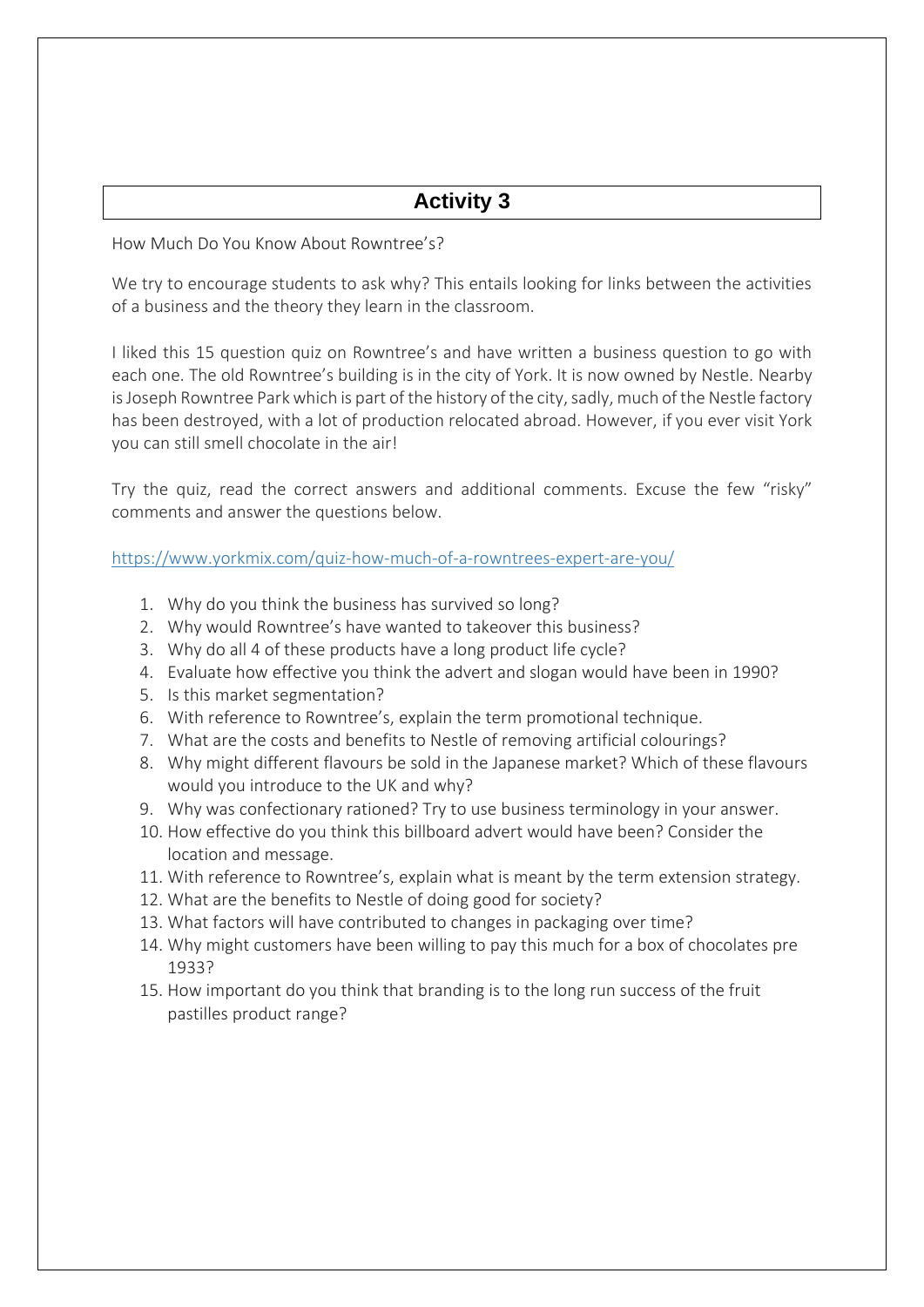# A Level Business

### Theme 4

Bridging Work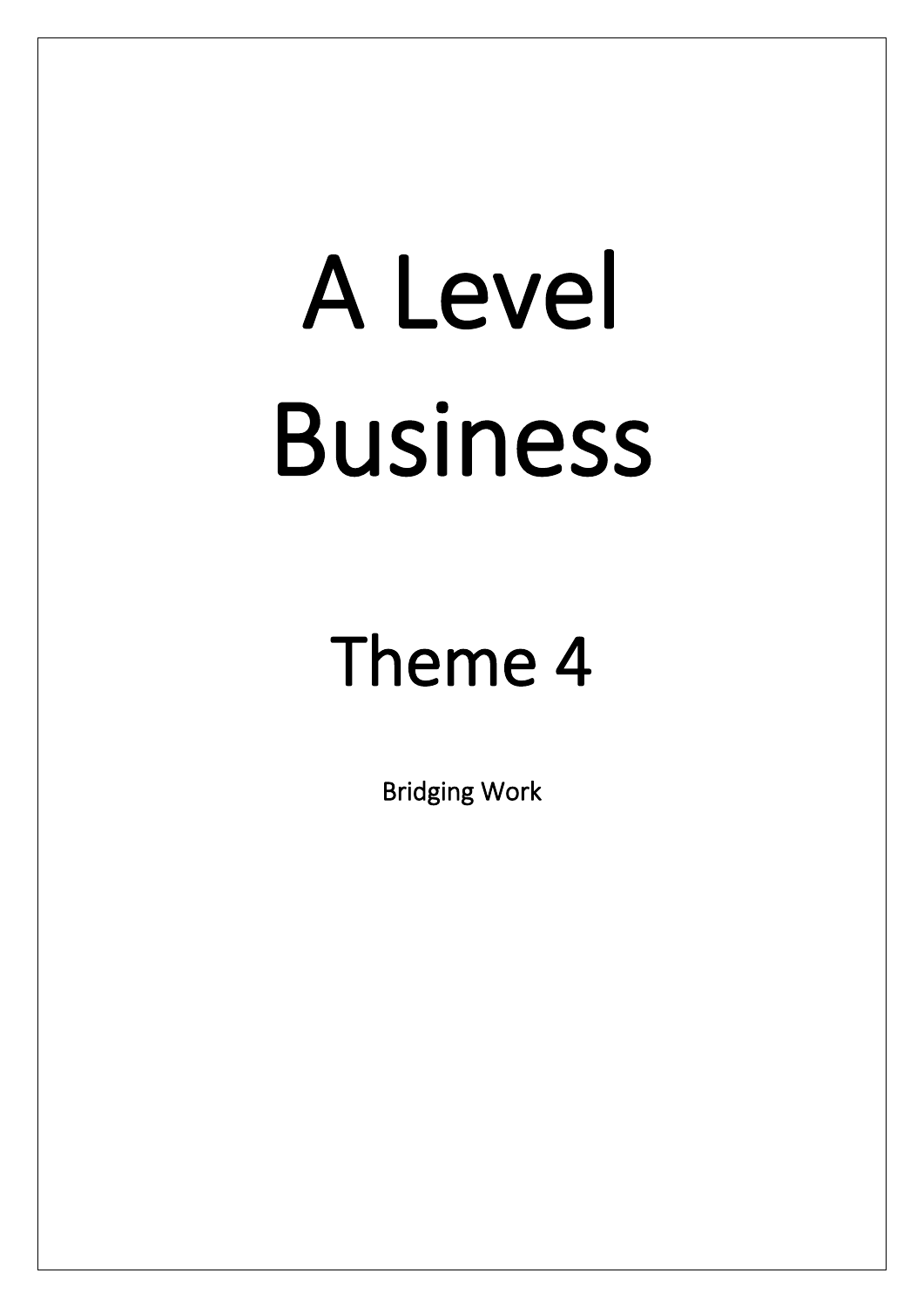### Introduction

Global Business

Many countries and global businesses will be covered throughout theme 4. It is important that you have as much background knowledge on certain countries before we cover the remaining specification.

• Carry out in-depth research into the country that you have been given below.

| Rhaman    | Bangladesh    |
|-----------|---------------|
| Rinor     | <b>Brazil</b> |
| Aliraza   | China         |
| Krishan   | Ethiopia      |
| Shanae    | Guyana        |
| Shivani   | India         |
| Vishali   | Indonesia     |
| Habil     | Malaysia      |
| Yung-Chau | Mexico        |
| Samsoor   | Nepal         |
| Odelia    | Nigeria       |
| Jenna     | Rwanda        |
| Ghanshyam | Saudi Arabia  |
| Serena    | South Africa  |
| Aqil      | South Korea   |
| Shriman   | Vietnam       |
| Kiishal   | Kenya         |
| Alexia    | Singapore     |
| Hussein   | Turkey        |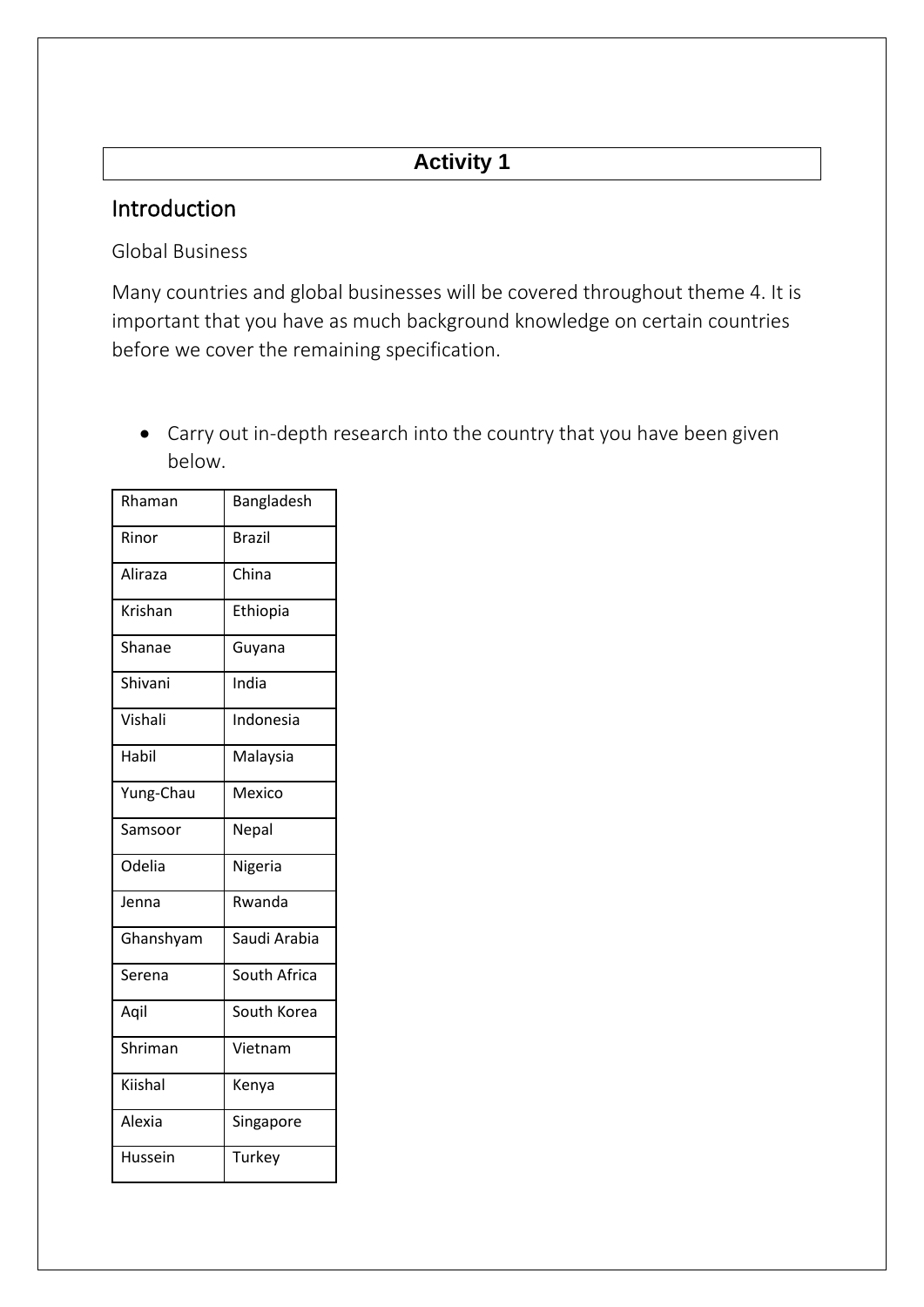| Zakeer | Russia               |
|--------|----------------------|
| Varun  | <b>United States</b> |

• Research should be based on recent facts and statistics, from 2015 onwards. Your research must come from several sources, useful sources to help gather statistics and information include:

<https://www.statista.com/> <https://www.worldbank.org/> <http://www.oecd.org/>

- Your findings must be as detailed as possible and written using your own words.
- Work must be produced on A3 landscape word document, with clear titles. Include images, graphs and charts.
- Research and collate detailed facts and statistics on the following:

Background information (culture, map, flag…)

Imports

Exports

Inflation

Trading bloc

Disposable income

Unemployment rate

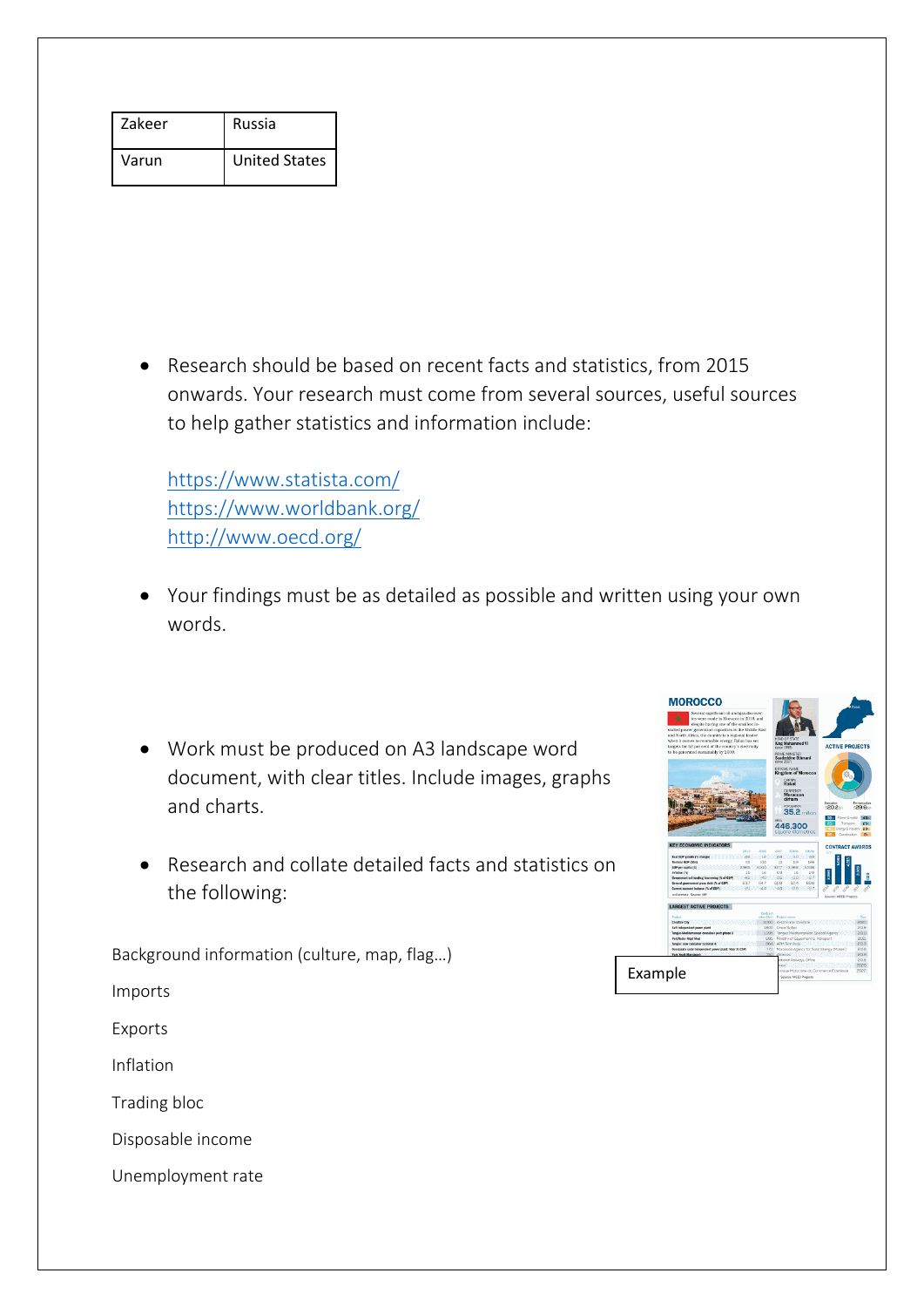Gross domestic product Inflation Population Life expectancy Age distribution Leading companies Public infrastructure (hospitals, schools, public roads, railroad) International comparison

• Upload your research file on teams. You will present your document in class once it has been reviewed by your teacher.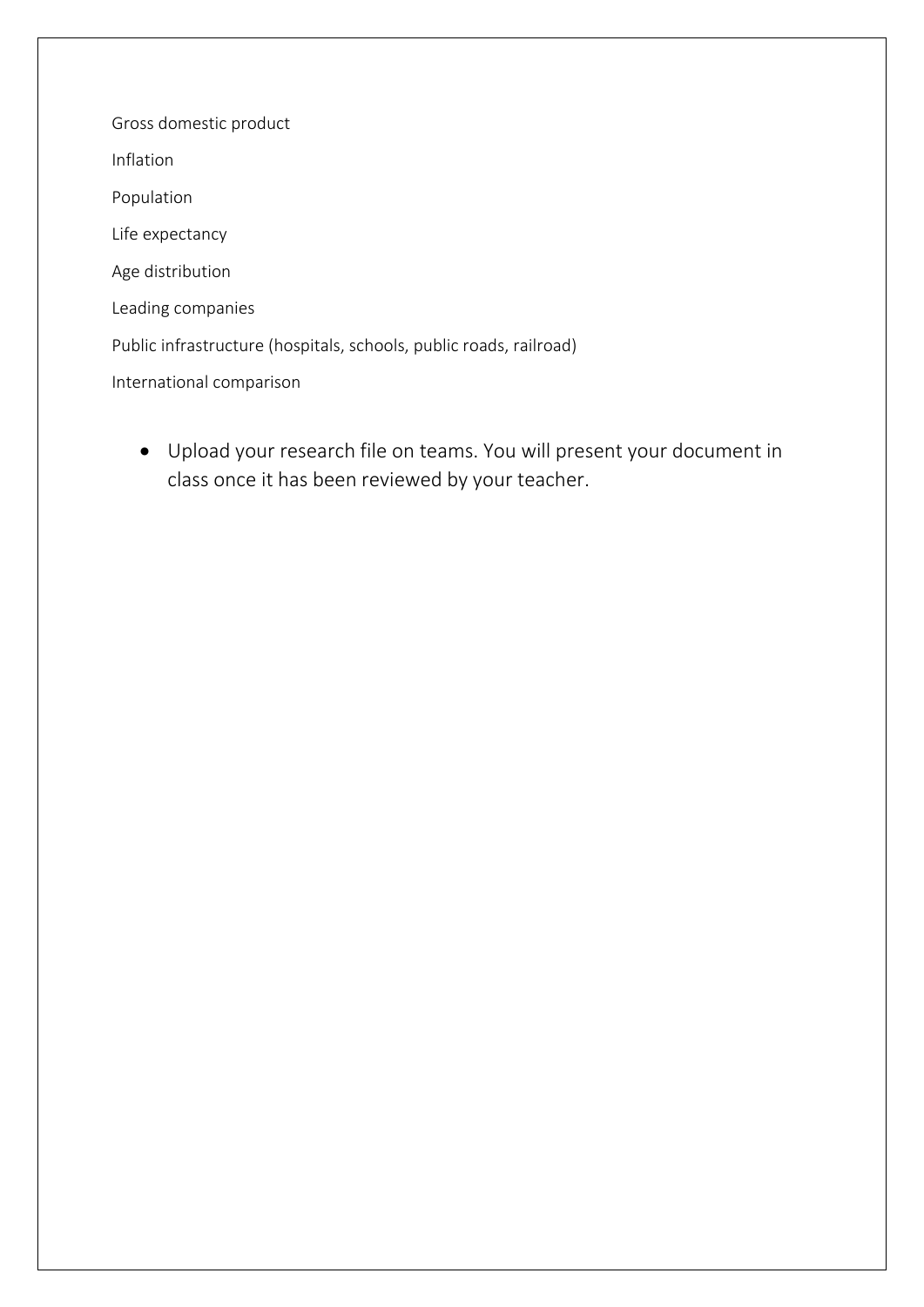Select **ONE** book from the list below (some of these can be bought used from Amazon for 1p). The highlighted ones are easier to read.

| <b>BUSINESS STUDIES READING LIST</b>                                   |                         |  |
|------------------------------------------------------------------------|-------------------------|--|
|                                                                        |                         |  |
| 100 greatest ideas for effective leadership and management             | John Adair              |  |
| <b>Anyone Can Do It: My Story</b>                                      | <b>Duncan Bannatyne</b> |  |
| Competing for the Future                                               | Gary Hamel/C            |  |
|                                                                        | Prahalad                |  |
| Competitive Strategy: Techniques for Analyzing industries and          | Michael E. Porter       |  |
| Competitors                                                            |                         |  |
| Don't Work and What to Do about It                                     |                         |  |
| <b>Shoe Dog (Nike)</b>                                                 | <b>Phil Knight</b>      |  |
| Freakonomics: A Rogue Economist Explores the Hidden Side of Everything | <b>Steven Levitt/S</b>  |  |
|                                                                        | <b>Dubner</b>           |  |
| Ali Baba - The house that Jack Ma built                                | <b>Duncan Clark</b>     |  |
| Good to Great: Why Some Companies Make the Leapand Others Don't        | <b>Jim Collins</b>      |  |
| Elon Musk: How the Billionaire CEO of SpaceX and Tesla is Shaping our  | <b>Ashlee Vance</b>     |  |
| <b>Future</b>                                                          |                         |  |
| Losing My Virginity                                                    | <b>Richard Branson</b>  |  |
| No Logo                                                                | Naomi Klein             |  |
| Organizational Culture and Leadership                                  | Edgar H. Stein          |  |
| Out of the Crisis                                                      | W. Edwards Deming       |  |
| The Everything Store - Jeff Bezos and the age of Amazon                | <b>Brad Stone</b>       |  |
| Tescopoly: How One Shop Came Out on Top and Why It Matters             | <b>Andrew Simms</b>     |  |
| The Bottom Billion: Why the Poorest Countries Are Failing              | <b>Paul Collier</b>     |  |
| The E-Myth Revisited: Why Most Small Businesses Fail                   | Michael E. Gerber       |  |
| Steve Jobs: The exclusive biography                                    | <b>Walter Isaacson</b>  |  |
| The Long Tail: How Endless Choice Is Creating Unlimited Demand         | <b>Chris Anderson</b>   |  |
| The Practice of Management                                             | Peter F. Drucker        |  |
| How to turn down a billion dollars - The Snapchat Story                | <b>Billy Gallagher</b>  |  |
| <b>The Real Deal</b>                                                   | James Caan              |  |
| The Snowball: Warren Buffett and the Business of Life                  | Alice Schroeder         |  |
| The Tipping Point: How Little Things Can Make a Big Difference         | <b>Malcolm Gladwell</b> |  |
| The Wisdom of Crowds: Why the Many Are Smarter Than the Few and        | James Surowieki         |  |